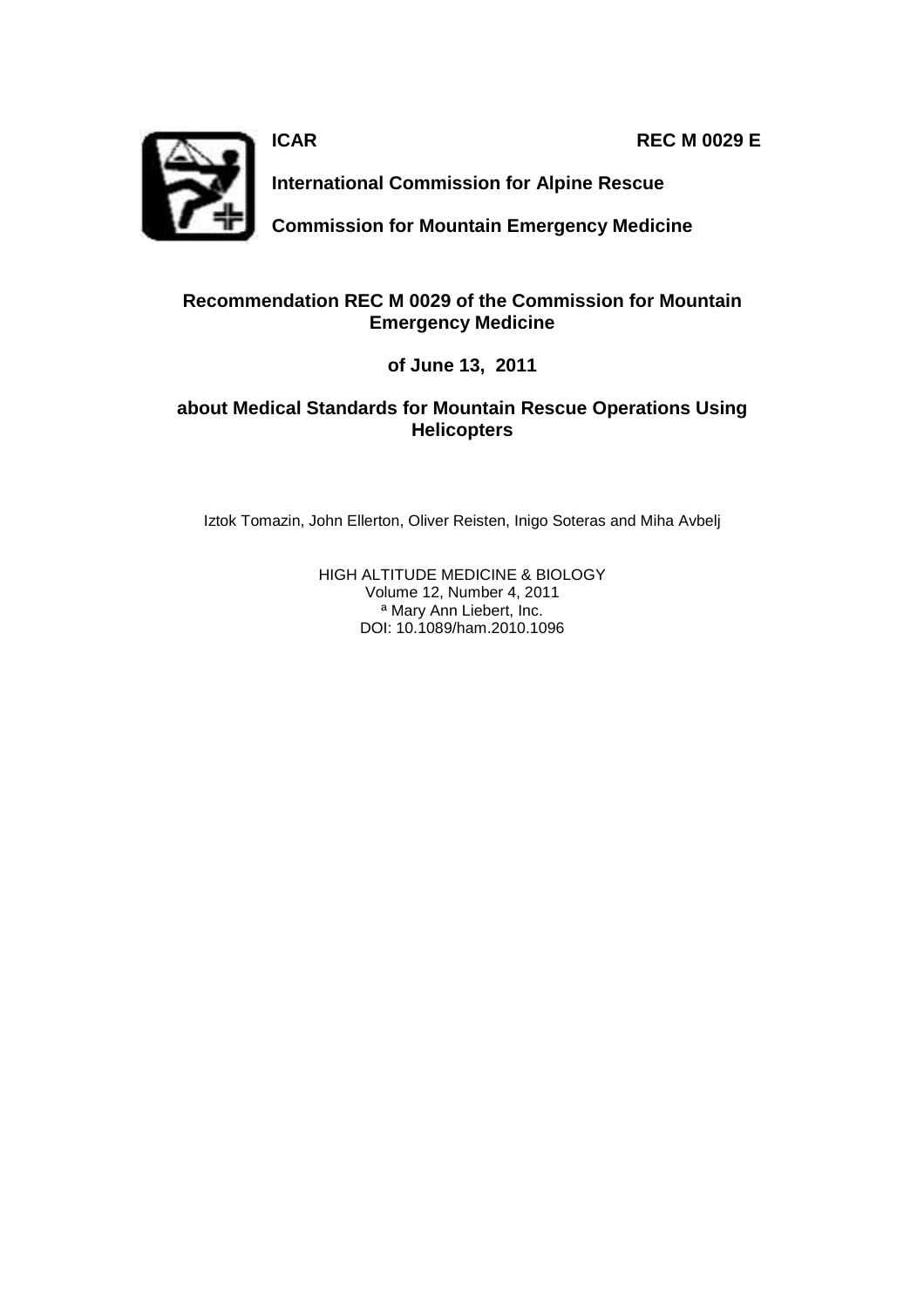# Medical Standards for Mountain Rescue Operations Using Helicopters: Official Consensus Recommendations of the International Commission for Mountain Emergency Medicine (ICAR MEDCOM)\*<sup>,#</sup>

Iztok Tomazin,<sup>1,2,3</sup> John Ellerton,<sup>3,4</sup> Oliver Reisten,<sup>3,5</sup> Inigo Soteras,<sup>3,6</sup> and Miha Avbelj<sup>1,7</sup>

# Abstract

Tomazin, Iztok, John Ellerton, Oliver Reisten, Inigo Soteras, and Miha Avbelj. Medical standards for mountain rescue operations using helicopters: Official consensus recommendations of the International Commission for Mountain Emergency Medicine (ICAR MEDCOM). High Alt. Med. Biol. 12:335–341.—The purpose of this article is to establish medical recommendations for safe and effective Helicopter Emergency Medical Systems (HEMS) in countries with a dedicated mountain rescue service. A nonsystematic search was undertaken and a consensus among members of International Commission for Mountain Emergency Medicine (ICAR Medcom) was reached. For the severely injured or ill patient, survival depends on approach time and quality of medical treatment by high-level providers. Helicopters can provide significant shortening of the times involved in mountain rescue. Safety is of utmost importance and everything possible should be done to minimize risk. Even in the mountainous environment, the patient should be reached as quickly as possible (optimally < 20 min) and provided with on-site and en-route medical treatment according to international standards. The HEMS unit should be integrated into the Emergency Medical System of the region. All dispatchers should be aware of the specific problems encountered in mountainous areas. The nearest qualified HEMS team to the incident site, regardless of administrative boundaries, should be dispatched. The 'air rescue optimal crew' concept with its flexibility and adaptability of crewmembers ensures that all HEMS tasks can be performed. The helicopter and all equipment should be appropriate for the conditions and specific for mountain related emergencies. These recommendations, agreed by ICAR Medcom, establish recommendations for safe and effective HEMS in mountain rescue.

# Introduction

IN A MEDICAL EMERGENCY, access to emergency medical<br>services (EMS) is generally considered a human right, services (EMS) is generally considered a human right, which can be hindered by factors such as unsafe conditions for rescuers. Despite some controversies, in cases of severe injury or illness, delay can compromise recovery or survival (Barrett et al., 2010; Nolan et al., 2010). We believe that grievously ill and injured patients in remote or mountain areas are more endangered than their urban counterparts because of long response and evacuation times, bad weather, cold, dangerous terrain, inadequate equipment, and limited medical training of mountain rescuers. The outcome for an individual can potentially be dramatically improved by bringing rapid rescue and medical care to the accident scene, and by rapidly transporting the casualty to an appropriate medical facility

<sup>1</sup> Mountain Rescue Association of Slovenia, Kranj, Slovenia.

<sup>2</sup> HEMS Slovenia, Kranj, Slovenia.

<sup>&</sup>lt;sup>3</sup>International Commission for Mountain Emergency Medicine (ICAR Medcom).

<sup>4</sup> Mountain Rescue (England and Wales), Penrith, England.

Department for Anaesthesia and Pre-hospital Emergency Medicine, Kantonspital Olten, Olten, Switzerland.

<sup>6</sup> GEM, Bombers Generalitat Catalunya, Hospital de Puigcerda, Girona, Spain.

<sup>&</sup>lt;sup>7</sup>ICAR Flight Rescue Commission.

<sup>\*</sup>Intended for use when helicopters are activated for the rescue and treatment of casualties in the mountainous areas: for local authorities, rescue organizations, and helicopter operators.

This article reflects the consensus of opinion of the International Commission for Mountain Emergency Medicine, which takes full responsibility for the content.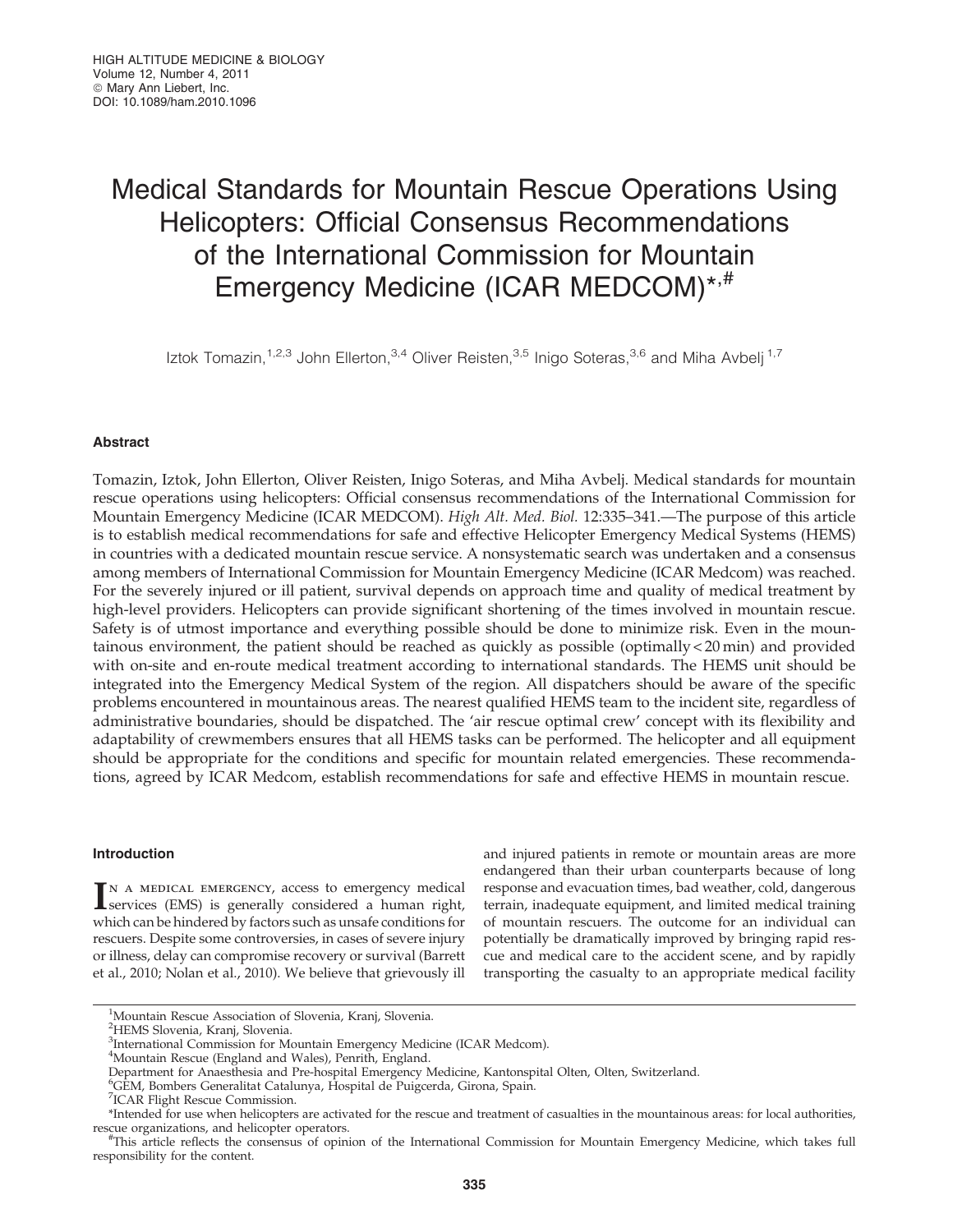(Isakov, 2009; Trunkey 1995). Two concepts, depending on victim's condition and other circumstances (weather, characteristics of terrain, evacuation times, etc.) are cited: a) ''scoop and run'' where only minimal pre-hospital care is performed with the goal of having the victim in hospital as soon as possible, and b) ''stay and treat'' where the doctor or other high-level medical provider, with or without assistants, attempts to stabilize the victim by performing emergency procedures according to guidelines (Davies 1997).

When feasible, deploying a helicopter is appropriate when there is a clear advantage for the casualty over ground rescue and transportation (Frankema et al., 2004; Hotvedt et al., 1996; McVey et al., 2010). We surmise that the advantages of a helicopter emergency medical service (HEMS) that have already been described will be even more pertinent in mountain rescue, as the path to and from the incident site may be dangerous or take many hours (Butler et al., 2010; Thomas, 2007). A helicopter therefore plays a significant part in an effective modern mountain rescue service (Marsigny et al., 1999; Tomazin, 2002).

However, HEMS missions in the mountains are especially challenging and place unique demands on the persons, organizations, and resources involved (Elsensohn, 2002). Many rescuers have lost their lives during rescue attempts. Safety must be the highest priority in mountain rescue. Missions frequently encounter risk factors, such as bad weather and flying at night, known to be associated with higher accident rates (Baker et al., 2006; Elsensohn, 2002; Shimansky, 2008; MRA, 2011). Crashes in darkness, in bad weather, and crashes followed by fire are associated with much higher risk of fatalities (Baker et al., 2006; Isakov, 2006). In order to use the helicopter to its best advantage and minimize risk, all facets of the organization and its staff (including their training) should be optimized wherever possible.

The topography and social geography of mountainous areas around the world differs markedly. Some areas, such as the European Alps, have a sophisticated infrastructure and economy that inter-digitates into the area whilst other areas have huge distances, limited infrastructure, inclement weather, and a sparse population to support EMS. The opportunities to finance a service vary enormously. Tourism is frequently seasonal, resulting in a fluctuating demand. HEMS providers—both the organizations and individuals—have to face these significant challenges. The purpose of this article is to make recommendations on standards for a safe response to medical problems in the mountain environment within countries with a highly developed HEMS system, examples of which can be found in the European Alpine countries. The Commission recognizes that different regions have different rescue and EMS systems, and that the type and availability of helicopters varies widely (Brugger et al., 2005). Countries with less developed systems, including organizations with poor resources to train rescuers and those working in very remote areas or at very high altitude, may have to adapt or deviate from our standards. However, the goal to provide the 'highest level of care available' for that area should be enshrined in the organization and efforts towards improving care to meet, or exceed, standards of the International Commission for Mountain Emergency Medicine (ICAR Medcom) should be ongoing.

#### Methods

A nonsystematic search for medical literature using the Medline database (last accessed in January 2011) was carried out. In addition, other references relevant to mountain rescue, EMS, and HEMS between 1984 and 2010 were reviewed and discussed among the authors. The draft recommendations were presented and discussed by ICAR Medcom at six meetings between March 2007 and April 2010, and at two joint meetings with ICAR air rescue commission (Chamonix 2008 and Zermatt 2009). The consensus paper was agreed at the ICAR Medcom meeting in Laterns, Austria (April 2010).

#### **Results**

The fundamental principles of (H)EMS have been defined by a number of authors; organizational, training, responsibility and cooperation/integration with other service providers are key factors (Earlam, 1997; Fleischmann and Fulde, 2007; Langhelle et al., 2004; Mustalish and Post, 1994; Tomazin and Kovacs, 2003; Trunkey, 1995). Scientific evidence and consensus of experts of the importance of the summary points are detailed in Table 1.

#### Recommendations

#### **Organization**

In mountainous areas, at least one helicopter with a mountain rescue competent crew should be dedicated to HEMS within a region. The service must be licensed by the appropriate national agency and meet all national/international regulations specific to its operations. Policies to address qualifications, certification, training, duty times, and scheduling in accordance with national requirements are recommended, as well as a mission and scope of care statement (EURAMI, 2005). Ideally,

## Table 1. Summary of Fundamental Principles

- -Safety is most important issue in mountain rescue (Elsensohn, 2002).
- $\bullet$  Speed and quality of EMS, including HEMS, in mountains as in other places are often critical factors in a patient's ultimate outcome (Brugger et al., 2001; Brugger et al., 2010; Nolan et al., 2010)
- $\bullet$  Cooperation amongst all the involved services, including strategies for dealing with exceptional conditions, is of utmost importance.
- - Helicopters performing in mountainous areas should meet technical characteristics for safe and effective rescue work in specific conditions (Tomazin and Kovacs, 2003; ICAR, 2011).
- -Rescue and medical equipment should be light, portable and appropriate to the conditions
- - Operational HEMS staff must be appropriately trained and able to perform their duties in difficult mountain terrain (UIAA, 2010; ICAR, 2011). They should be available for all missions in the mountains.
- -Continuous training and education of all involved personnel are of utmost importance.
- - Trying to meet ''the golden hour'' target from the time of the accident to arriving at an appropriate hospital is a laudable goal (Barrett et al., 2010).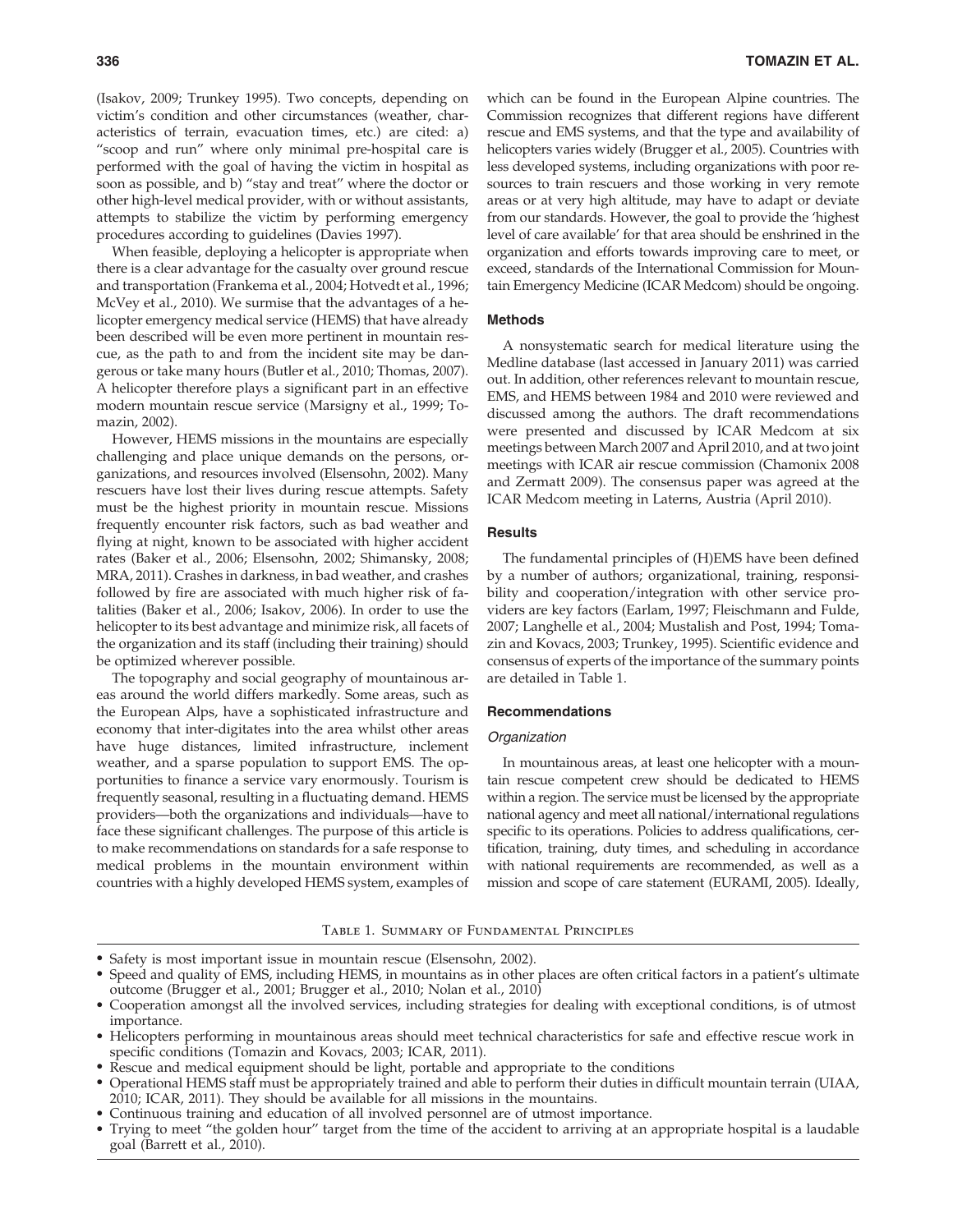every medical emergency within the region should be reached in less than 20 minutes. Managers of a HEMS unit should have knowledge of the peculiarities of mountain rescue. The appropriate financial model of the organization will depend on the state, but it should not compromise safety nor basic principles that the service is for everyone according to medical and rescue need, regardless of nationality, insurance, or other influences.

#### Medical director

The unit must have a Medical Director able to give medical direction through quality management, clinical governance, education, and practical HEMS work. For units frequently performing in the mountains, it is desirable that an additional postgraduate qualification, such as the UIAA-ICAR-ISMM Mountain Emergency Medicine diploma, is aspired to (UIAA, 2010). The Medical Director is not expected to be an aviation expert but must understand the important concepts and limitations of helicopters. A key role is to integrate the medical and aviation teams, and ensure that safety issues are given priority. Specific duties of the Medical Director are (EURAMI 2005; Martin, 2006):

- Active participation in the safety program, including drafting and reviewing protocols and standard operating procedures;
- Supervision and evaluation of the quality of medical care;
- Ensure all medical personnel are competent to perform an appropriate level of care.

#### Duty shifts

The duty shift pattern must be designed to take into account the frequency of incidents, the high stress environment, and its effect on crewmembers. Usually daylight hours will need to be covered; in many instances the workload will allow this to be done as a single shift. If night missions are performed, a second shift is recommended. Facilities should be available for training, pre-mission planning, and rest.

#### **Safety**

Exposing flight crew and patients to risk must be outweighed by a tangible benefit for the patient (Isakov, 2006). A HEMS operator should appoint a Safety Officer responsible for a Safety Management System (SMS) to minimize operational risk. Safety could benefit from using standardized 'fly/ no-fly' decision protocols, which consider multiple factors for making safe decisions (Baker et al., 2006). Risk assessment and contingency planning for a two-stage evacuation from technical ground (particularly at altitude) or a terrestrial rescue phase have to be incorporated into standard operating procedures. As the weather, darkness, and fire are major determinants of survival after a helicopter crash, it is necessary to improve helicopter equipment and crashworthiness. For example, night vision equipment, energy-absorbing seats, and crash-resistant fuel systems may be of value at reducing risk (Baker et al., 2006). Where other air traffic is anticipated, an aircraft collision avoidance system is recommended.

#### Integration and cooperation

HEMS operating in the mountains should be integrated within the EMS and other emergency systems of the particular area so as to provide a seamless service irrespective of the emergency (Brugger et al., 2005; Earlam, 1997; Marinangeli et al., 2007; Martin, 2006; Mustalish and Post, 1994; Tomazin and Kovacs, 2003). We suggest that every HEMS organization operating in the mountains follow and contribute to the work of the ICAR Air Rescue Commission and the Commission for Mountain Emergency Medicine. Where appropriate, strategies for cooperation across international boundaries are essential. This can be achieved by joint meetings and training that break down artificial boundaries.

#### Dispatching

We recommend integrated dispatch centers where all emergency medical and rescue calls are received. Access should be by a widely publicized internationally recognized calling number such as 112 in Europe or 911 in North America (Britvic et al., 2007; ICAR, 2010; Vaardal et al., 2005). All persons dispatching a helicopter should be aware of the specific problems encountered in mountainous or wilderness areas. To make an informed decision on which is the most suitable asset(s) to deploy, the dispatcher should assess all available forms of patient access and transportation (Isakov, 2009; Rhodes et al., 1986; Tomazin, 2002). A computer-based Advanced Medical Priority Dispatch System (AMPDS) and a written checklist, specific to the area, covering available resources, protocols for activation of ground and air rescue units, as well as indications for activating HEMS may be a basis for the decision-making but should not exclude personal knowledge or experience (Ringburg, 2009). The decision to dispatch HEMS should be between the dispatch center and the HEMS team, and should exclude unnecessary bureaucratic steps. A final decision to perform the mission remains with the HEMS team. The nearest qualified HEMS team to the site of the mountain accident, regardless of administrative boundaries, should be dispatched (Tomazin and Kovacs, 2003).

#### Time

The outcome of severely injured or ill patient, especially in hostile rural or mountain environment, is improved with rapid on-site medical treatment and transport to the nearest appropriate medical facility (Brugger et al., 2001; Elsensohn 2002; Falk et al., 1994; Haegeli et al., 2011; Isakov, 2009; Larsen et al., 1993). With optimal organization and modern helicopters, it is possible to have an activation time (time from emergency call to HEMS take off) of  $<$  5 minutes. From a medical perspective, an approach time (from emergency call to HEMS team reaching the victim) of < 20 minutes is favorable. This is possible for HEMS bases covering a range of  $\leq$  50 km in diameter. These are ideal goals; a minimal standard should be 'as fast as feasible without compromising safety' (EURAMI, 2005). Safety supersedes medical considerations at all times. Bad weather and night missions frequently have longer activation and approach times because of more demanding flight preparations and slower flying speeds.

#### Communication

Robust two-way communication between HEMS crewmembers, dispatching centers, other emergency services, and the incident site is essential for safety, efficiency, and medical outcome. All team members should have a personal helmet with an integrated two-way radio headset allowing communication at all times. Crewmembers should be familiar with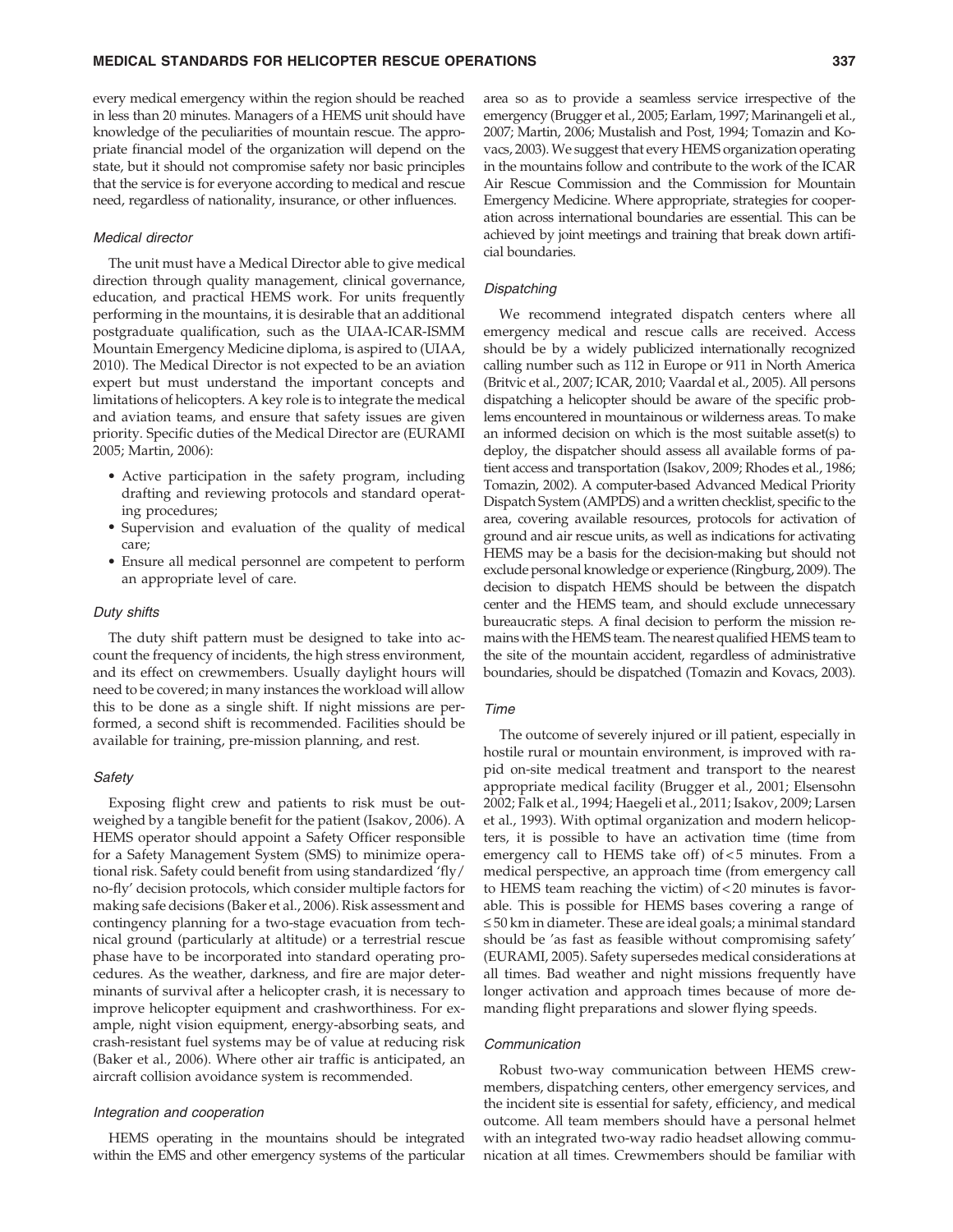the international recognized hand signals as described by the International Civil Aviation Organization and NATO.

## Team

All HEMS team members must be qualified and licensed for their work. All members, including medical personnel, should be trained and regarded as members of the air crew, and have leadership qualities in their area of expertise (Fisher et al., 2000; Grissom et al., 2006; Prince and Salas, 1993). Education and training in aspects of mountain rescue and safety, and cooperation with terrestrial teams is essential. This can be achieved by internationally or nationally recognized courses that include the basics of mountaineering, ground and air rescue techniques, and the medical treatment. The operator should ensure medical staff are trained in their safety management system and in crew resource management (EURAMI, 2005; Fisher, 2000; Salas et al., 2006). Initial and refresher training must be established and recorded. Local knowledge is essential if the best use is to be made of available resources. The team must have proper protective and communication equipment and, ideally, be present at the HEMS base ready for immediate activation. As a minimum standard, it may be appropriate, depending on the service, for rescue and medical members to be on call with an appropriate activation time. The team must be able to fulfill the tasks in Table 2. This 'air rescue optimal crew' concept allows for different persons to perform the tasks required, permitting flexibility in crewing depending on the nature and complexity of the mission, and the carrying capacity of the aircraft (Arthur et al., 2005; Campion et al., 1996). Specific criteria and qualifications are recommended for these tasks. It is strongly recommended that medical personnel assess a casualty at the site of the accident except when the terrain is extremely dangerous and beyond the mountaineering competence of the medical crewmember (Martin, 2006;Rammlmair, 2002).

#### **Helicopter**

The HEMS helicopter should fulfill the requirements of region's Aviation Authority. Aircraft safety equipment according to international and national standards should be fitted. From the medical perspective, the helicopter must be able to bring the HEMS team to the incident site with all necessary rescue and medical equipment. After stabilizing and packaging the casualty, the helicopter must be able to pick up the casualty and HEMS crewmember(s) from the incident site. Ideally, helicopters performing in mountain rescue should be equipped with a hoist of minimum length of 50 m and capable of carrying two persons. An alternative is a 'fixed rope' ('external load', 'short haul') capability where a human load is slung under the helicopter by a rope with releasable double attachment points (Ellerton and Gilbert, 2010). The main advantages of a hoist compared with a 'fixed rope' (short haul) are versatility and speed, as it is possible to deploy the onboard HEMS team directly to the site of incident, and then recover the team and patient into the helicopter without necessarily landing. Its disadvantages are cost, additional weight, reduced maneuverability of the helicopter, and the possibility of its malfunction. On large steep mountain faces, a technique using a very long (up to 200 meters) fixed rope ('long line') is necessary to reach the victim; special training in this technique is necessary. On board the helicopter, there should be adequate space for performing medical treatment and monitoring (EURAMI, 2005; Martin, 2006; Tomazin and Kovacs, 2003).

Special equipment for search and rescue, and for night rescue work may be appropriate depending on the mission. Ideally, a back-up helicopter should be available during scheduled maintenance or malfunction of the primary helicopter. Where environmental circumstances—such as high altitude, extreme terrain or temperatures—compromise safety, the 'rendezvous' system could be used where a rescue helicopter, performs the technical extrication of the casualty and then, if appropriate, rendezvous with the HEMS helicopter or ground ambulance for onward transfer to hospital.

#### Medical equipment

The medical equipment should meet national and international standards (EURAMI, 2005). It must be light, portable

| Task                                                                      | Crewmember                                                                                                                                                                                         | Qualifications                                                                                                                                                                                                                                                                                                                                          |
|---------------------------------------------------------------------------|----------------------------------------------------------------------------------------------------------------------------------------------------------------------------------------------------|---------------------------------------------------------------------------------------------------------------------------------------------------------------------------------------------------------------------------------------------------------------------------------------------------------------------------------------------------------|
| Helicopter flying<br>and operation                                        | Pilot & HEMS crewmember                                                                                                                                                                            | According to relevant local and international<br>regulations and ICAR Air rescue<br>commission recommendations (ICAR, 2011).                                                                                                                                                                                                                            |
| Medical                                                                   | Doctor (preferably an emergency physician),<br>Advanced Life Support (ALS) paramedics,<br>EMT or nurse. Ideally, a BLS-trained EMT,<br>nurse or paramedic should assist the<br>ALS-trained member. | According to relevant regulations and ICAR<br>MEDCOM recommendation no. 3. This<br>includes mountaineering and the ability<br>to perform mountain and helicopter rescue<br>techniques as well as appreciate mountain<br>safety (Rammlmair et al., 2002). A higher<br>qualification in Mountain Emergency<br>Medicine should be aspired to (UIAA, 2010). |
| Rescue                                                                    | Mountain rescue specialist or mountain<br>guide trained in mountain rescue. (A<br>minimum of BLS training is required<br>but preferably a higher medical<br>standard should be achieved.)          | A high level of experience, knowledge and<br>proficiency in mountaineering, and<br>mountain and helicopter rescue techniques.                                                                                                                                                                                                                           |
| Special tasks (Appropriate<br>activation times should<br>be pre-defined.) | Avalanche dog handler, cave rescuers<br>and medical specialty personnel.                                                                                                                           | Regular education and training in helicopter<br>safety and rescue.                                                                                                                                                                                                                                                                                      |

Table 2. ''Air Rescue Optimal Crewmember' Concept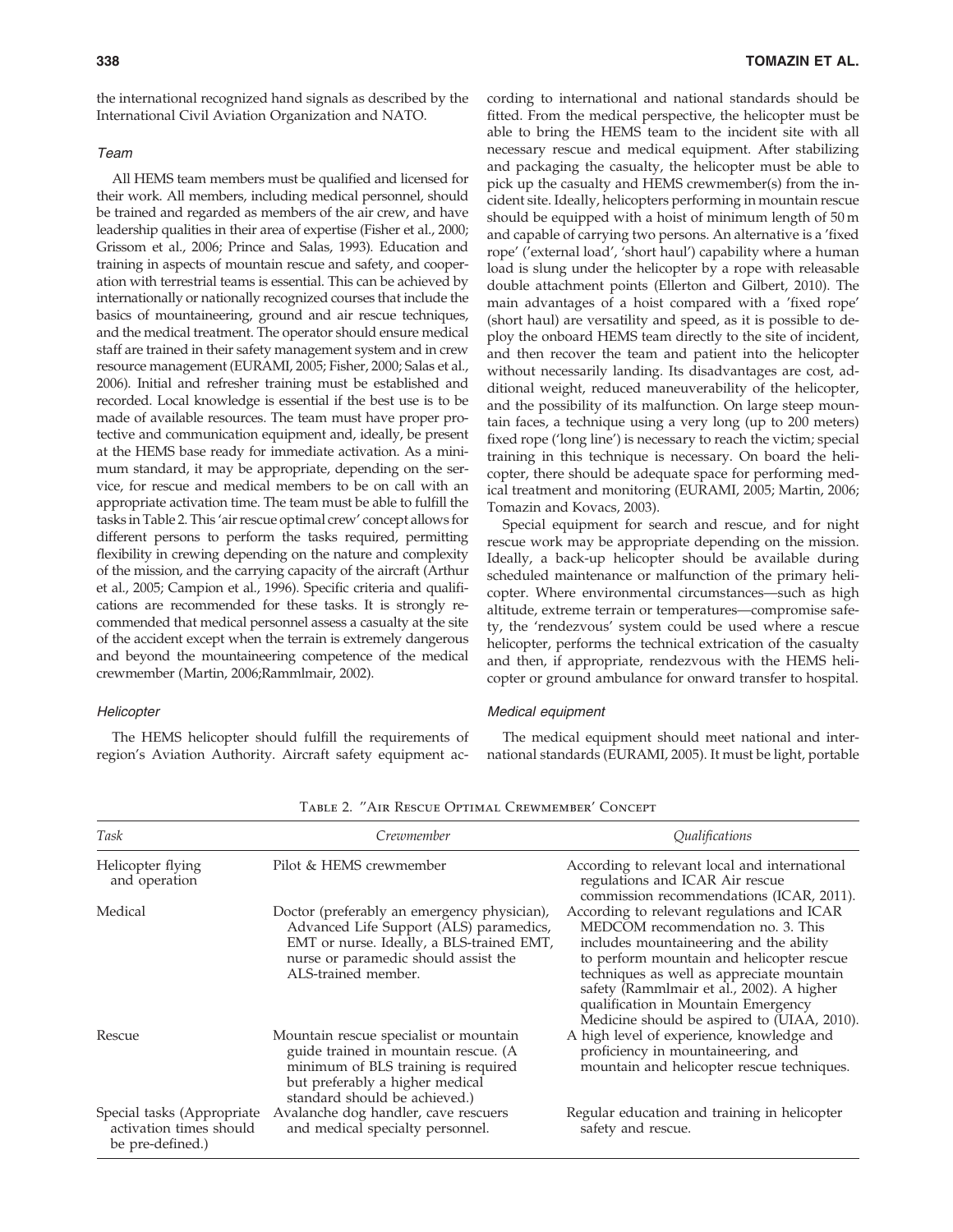## MEDICAL STANDARDS FOR HELICOPTER RESCUE OPERATIONS 339

(so as to be brought to the patient), and robust. It must be safely secured during the mission. Diagnostic and therapeutic equipment to perform ALS, relieve pain, and immobilize and splint the patient at the incident site should be available (Ellerton and Gilbert, 2009; Grissom et al., 2006). This should be packaged in ergonomic and compartmentalized medical rucksacks. Martin has published an extensive list of suggested medical equipment (Martin, 2006) and Elsensohn et al. (2011) a survey of medical equipment carried by mountain rescuers and physicians should readers require detailed guidance.

Specialist medical equipment and drugs to manage specific mountain-related emergencies such as hypothermia, altitude illness, or snakebite may be appropriate (Boyd et al., 2007; Durrer, 2003; Gallagher and Hackett, 2004; Plant and Aref-Adib, 2008). The equipment requires regular checking and maintenance to ensure that it is in full working condition. A record should be kept and the crewmember responsible clearly identified; this person is usually an operational crewmember. In specific circumstances, a helicopter without medical equipment may be an alternative (Tomazin and Kovacs, 2003). These include: technical rescue using a hoist, short haul or long-line; transport of rescue specialists (e.g., search dogs and their handlers) and their equipment; evacuation of noninjured persons and those stranded in very remote or at very high altitude where terrestrial rescue is inappropriate.

#### Rescue equipment

The mountain rescue specialist should guide the team on the appropriate rescue and technical equipment bearing in mind the type of incident, the anticipated forces, and the additional weight for the helicopter. We recommend the following basic rescue equipment in every HEMS performing mountain rescue: climbing rope, a selection of technical climbing equipment (slings, karabiners, anchor devices, etc.), casualty bag and stretcher, and a triangular seat for a hoist evacuation.

#### Personal/protection equipment

Every regular HEMS member should have their own personal protection equipment and clothing appropriate to environmental conditions. A suitable helmet for tasks inside and outside the helicopter should be used, noting that most aviation helmets do not protect sufficiently against rock fall and block external sound, making them inappropriate for terrain where this may occur. Specific safety equipment is needed in special situations, for example, during avalanche operations (Brugger et al., 2007).

#### **Conclusions**

For the severely injured or ill patient, survival in hostile mountain environment is often time dependent and helicopters can significantly shorten mountain rescues. Safety is of utmost importance and everything reasonably possible should be done to minimize risk. The patient should be reached as quickly as possible (optimally < 20 min) and receive on-site medical treatment according to international standards. An integrated, well-organized, and maintained HEMS operating within an EMS, is essential. The air rescue optimal crew concept ensures that all HEMS tasks can be performed by flexible and adaptable crewmembers. This ar-

ticle, agreed by a wide range of mountain rescue medical experts, establishes recommendations for safe and effective HEMS in mountain rescue.

#### Author Disclosure Statement

No manufacturer or organization supported this study financially or materially. The authors have no financial interest nor obtain any grants or patents related to the subjects of the paper.

#### Acknowledgments

These recommendations have been discussed and officially approved by the following members of the International Commission for Mountain Emergency Medicine: Gege Agazzi (Italy); Fabian Argenone (France); Jan Beaufort (Czech); Jeff Boyd (Canada); Bruce Brink (Canada); Hermann Brugger, President (Italy); Boris Buklijas (Croatia); Tore Dahlberg (Norway); Lana Donlagic (Croatia); Bruno Durer (Switzerland); John Ellerton (United Kindom); Fidel Elsensohn, Vice President (Austria); Jurgen Hein (Germany); Sylveriusz Kosinski (Poland); Corinne Laubenheimer (France); Xavier Ledoux (France); Volker Lischke, (Germany); Miroslav Kovac (Slovakia); Tim Kovacs (USA); Peter Mair (Austria); Mario Milani (Italy); Sorin Miron (Romania); Jose` Ramòn Morandeira (Spain); Maria Antonia Nerin (Spain); Marie Nordgren (Sweden); Noriyoshi Ohashi ( Japan); Peter Paal (Italy); Marko Petrovic (Serbia); Oliver Reisten (Switzerland); Erik Sandstrom (Sweden); Haris Sinifakoulis (Greece); Sven Christjan Skiaa (Norway); Inigo Soteras (Spain); Patrick O'Sullivan (Ireland); Günther Sumann (Austria); Michael Swangard (Canada); Oleg Tcholakov (Bulgaria); Steve Teale (United Kindom); Iztok Tomazin (Slovenia); George Vargyas (USA); Nicole Vogt (Liechtenstein); David Watson (Canada); Eveline Winterberger (Switzerland); Ken Zafren, Vice President (USA); and Greg Zen-Ruffinen (Switzerland).

#### **References**

- Arthur W, Edwards BD, Bell ST, Villado AJ, and Bennett W. (2005). Team task analysis: Identifying tasks and jobs that are team based. Hum Factors 47:654–669.
- Baker PS, Grabovski GJ, Dodd RS, Shanahan DF, Lamb MW and Li GH. (2006). EMS helicopter crashes: What influences fatal outcome? Ann Emerg Med 47:351–356.
- Barrett WT, Brywczinsky JJ, and Schriger D. (2010). Is the golden hour tarnished? Registries and multivariable regression. Answers to the March 2010 Journal Club Questions. Ann Emerg Med 56:188–200.
- Boyd JJ, Agazzi G, Svajda D, et al. (2007). Venomous snakebite in mountainous terrain: Prevention and management. Wilderness Environ Med 18:190–202.
- Britvić P, Cemerin D, and Trut D. (2007). Effect of the 112 call system in major disasters and catastrophes. Lijec Vjesn 129:Suppl 5:44–53.
- Brugger H, Durrer B, Adler-Kastner L, Falk M, and schirky F. (2001). Field management of avalanche victims. Resuscitation 51:7–15.
- Brugger H, Elsensohn F, Syme D, Sumann G, and Falk M. (2005). A survey of emergency medical services in mountain areas of Europe and North America. Official recommendations of the International Commission for Mountain Emergency Medicine ICAR MEDCOM. High Alt Med Biol 6:226–237.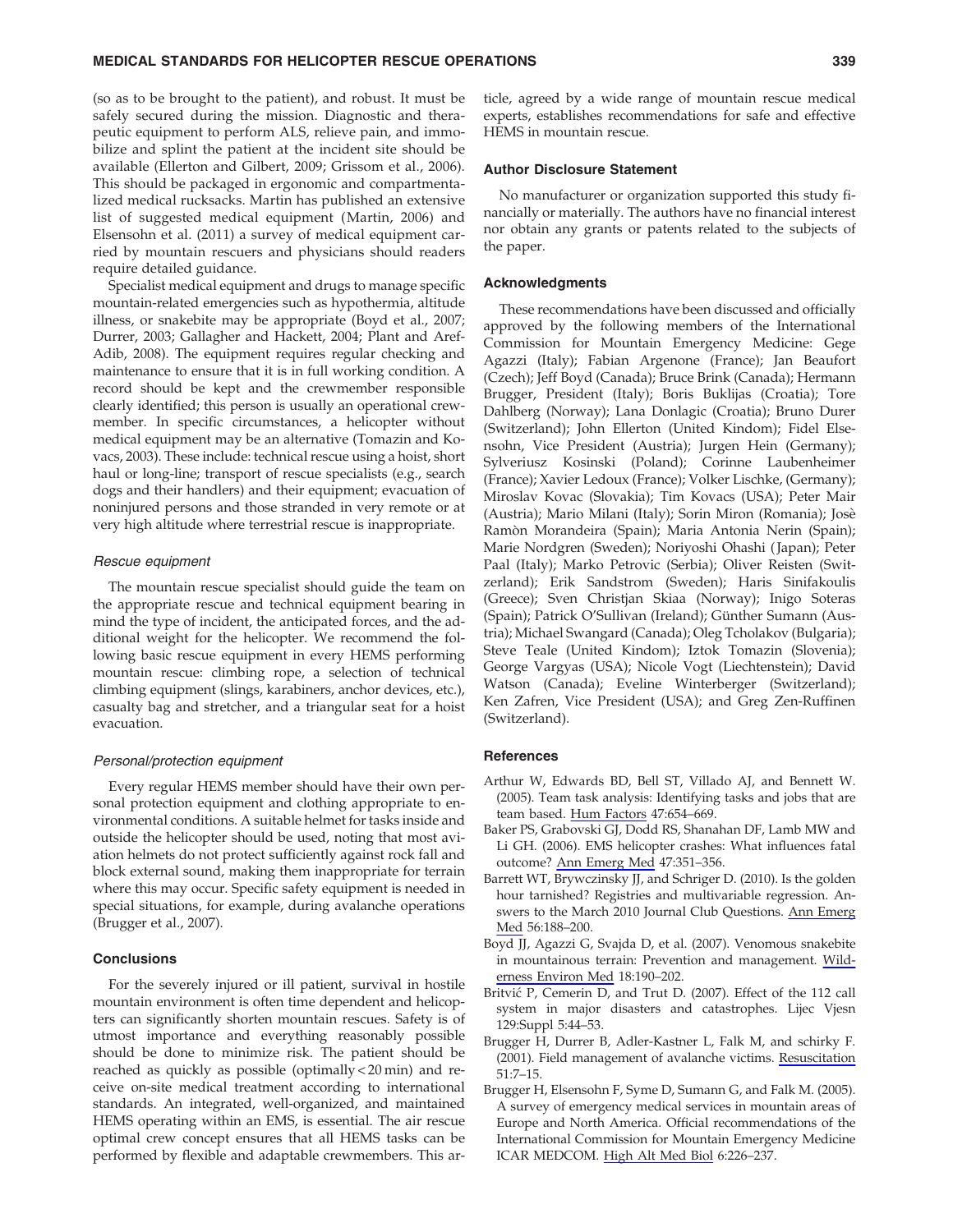- Brugger H, Etter HJ, Zweifel B, et al. (2007). Impact of avalanche safety equipment. Resuscitation 75:476–483.
- Boyd J, Brugger H, and Shuster M. (2010). Prognostic factors in avalanche resuscitation: A systematic review. Resuscitation 81:645–652.
- Butler DP, Anwar I, and Willett K. (2010) Is it the H or the EMS in HEMS that has an impact on trauma patient mortality? A systematic review of the evidence. Emerg Med J 27:692–701.
- Campion MA, Papper EM, and Medsker GJ. (1996). Relations between work team characteristics and effectiveness: A replication and extension. Personnel Psychol 49:429–452.
- Davies G. The future of pre-hospital medicine. (1997). In: Trauma Care. Earlam R ed. Saldatore Ltd., Hertfordshire, UK, pp. 214–215.
- Durrer B, Brugger H, and Syme D. (2003). On-site treatment of hypothermia. High Alt Med Biol 4:99–103.
- Earlam R. editor (1997). Trauma Care. Helicopter Emergency Medical Service. Saldatore Ltd., Hertfordshire, UK.
- Ellerton J, Tomazin I, Brugger H, and Paal P. (2009) Immobilization and Splinting in Mountain Rescue. High Alt. Med. Biol. 10:337–42.
- Ellerton J and Gilbert H. (2010). Should helicopters have a hoist or 'longline' capabiliity to perform mountain rescue in the UK? Emerg. Med. J. doi: 10.1136/emj.2010.105403.
- Elsensohn F. editor (2002). Consensus Guidelines in Mountain Emergency Medicine and Risk Reduction. Casa Editrice Stefanoni, Lecco, Italy.
- Elsensohn F, Soteras I, Reisten O, Ellerton J, and Brugger H. (2011) Equipment of medical backpacks in mountain rescue. High Alt Med Biol 12:343–347.
- European Aero-Medical Institute EURAMI. (2005). European Aero-Medical Institute EURAMI Accreditation Standards for Air Medical Services, version 3. EURAMI, Filderstadt, Germany.
- Falk M, Brugger H, and Adler-Kastner L. (1994). Avalanche survival chances. Nature 368: 21.
- Fisher J, Phillips E, and Mather J. (2000). Does crew resource management training work? Air Med J 19:137–139.
- Fleischmann T and Fulde G. (2007). Emergency medicine in modern Europe. Emerg Med Australas 19:300–302.
- Frankema SP, Ringburg AN, Steyerberg EW, et al. (2004). Beneficial effect of helicopter emergency medical services on survival of severely injured patients. Br J Surg 91:1520–1526.
- Gabram SG and Jacobs LM. (1990). The impact of emergency medical helicopters on prehospital care. Emerg Med Clin North Am 8:85–102.
- Gallagher SA and Hackett PH. (2004). High-altitude illness. Emerg Med Clin North Am 22:329–355.
- Grissom CK, Thomas F, and James B. (2006) Medical helicopters in wilderness search and rescue operations. Air Med J. 25: 18–25.
- Haegeli P, Falk M, Brugger H, Etter HJ, and Boyd J. (2011). Avalanche survival: Analysis of Canadian patterns and comparison with the Swiss model. Can Med Assoc J 183:789–795
- Hotvedt R., Kristiansen I.S., Forde O.H., et al. (1996) Which groups of patients benefit from helicopter evacuation? Lancet 18:1362–1366.
- International Commission for Alpine Rescue (ICAR). International Emergency Telephone Codes & Mountain Rescue Services. (2010). Accessed 21 May 2011 at http://www .ikar-cisa.org/eXtraEngine3/WebObjects/eXtraEngine3.woa/ wa/article?id=726&rubricid=255&menuid=237&back= rp&lang=en.
- International Commission for Alpine Rescue (ICAR). Air rescue commission recommendations. (2011) Accessed 21 May 2011

at http://www.ikar-cisa.org/eXtraEngine3/WebObjects/eXtraEngine3.woa/wa/menu?id=276&lang=en.

- International Mountaineering and Climbing Federation (UIAA). (2010). Mountain medicine. Accessed 24 May 2011 at http:// www.theuiaa.org/mountain\_medicine.html.
- Isakov A. (2006). Souls on board: Helicopter emergency medical services and safety. Ann Emerg Med 47:357–360.
- Isakov A. (2009). Urgent air-medical transport: Right patient, place and time. Can Med Assoc J 181:569–570.
- Langhelle A, Lossius HM. Silfvast T, et al. (2004). International EMS systems: The Nordic countries. Resuscitation 61:9–21.
- Larsen MP, Eisenberg MS, Cummins RO, and Hallstrom AP. (1993). Predicting survival from out-of-hospital cardiac arrest: A graphic model. Ann Emerg Med 22:1652–1658.
- Marinangeli F, Tomei M, Ursini ML, Ricotti V, and Varanassi G. (2007). Helicopter emergency medical service in Italy: Reality and perspectives. Air Med J 26:292–298.
- Marsigny B, Lecoq-James F, and Cauchy E. (1999) Medical mountain rescue in the Mont Blanc massif. Wilderness Environ Med 10:152–156.
- Martin T. (2006) Aeromedical transportation: A clinical guide. Aldershot, Hampshire, UK.
- Mc Vey J, Petrie DA, and Tallon JM. (2010) Air versus ground transport of the major trauma patient: A natural experiment. Prehosp Emerg Care 14:45–50.
- Mountain Rescue Association (MRA). (2011) MRA Honor Guard. Accessed 28 January 2011 at http:// www .mountainrescuehonorguard.org/LODD.asp.
- Mustalish AC and Post C. (1994) History. In: Prehospital Systems and Medical Oversight. Kuehl A.E. editor Mosby Year Book, St Louis; pp. 3–27.
- Nolan JP, Soar J, Zideman DA, et al. (2010) European Resuscitation Council Guidelines for Resuscitation 2010. Resuscitation 81:1219–1276.
- Plant T and Aref-Adib G. (2008) Travelling to new heights: Practical high altitude medicine. Br J Hosp Med (Lond) 69: 348–352.
- Prince C and Salas E. (1993) Training and research for teamwork in the military aircrew. In: Cockpit Resource Management. Weiner EL, Kanki BG, and Helmreich RL. eds. Academic Press, Orlando; pp. 337–366.
- Rammlmair G, Zafren K, and Elsensohn F. (2002) Qualifications for emergency doctors in mountain rescue operations. In: Elsensohn F. editor. Consensus Guidelines in Mountain Emergency Medicine and Risk Reduction. Casa Editrice Stefanoni, Lecco, Italy; pp. 65–70.
- Ringburg AN, de Ronde G, Thomas SH, van Lieshout EM, Patka P, and Schipper IB. (2009) Validity of helicopter emergency services dispatch criteria for traumatic injuries: A systematic review. Prehosp Emerg Care 13:28–36.
- Salas E, Wilson KA, Burke CS, and Wightman DC. (2006) Does crew resource management training work? An update, an extension, and some critical needs. Hum Factors 48:392–412.
- Shimansky C. (2008) Accidents in Mountain Rescue Operation. Mountain Rescue Association Evergreen, Colorado, USA.
- Sumann G, Paal P, Mair P, et al. (2009). Fluid management in traumatic shock—A practical approach for mountain rescue. High Alt Med Biol 10:71–75.
- Thomas SH. (2007) Helicopter EMS transport outcomes literature: Annotated review of articles published 2004–2006. Prehosp Emerg Care 11:477–487.
- Tomazin I. (2001) Activation and rational use of rescue helicopters. In: Elsensohn F. editor, Consensus Guidelines in Mountain Emergency Medicine and Risk Reduction. Casa Editrice Stefanoni, Lecco, Italy; pp. 85.